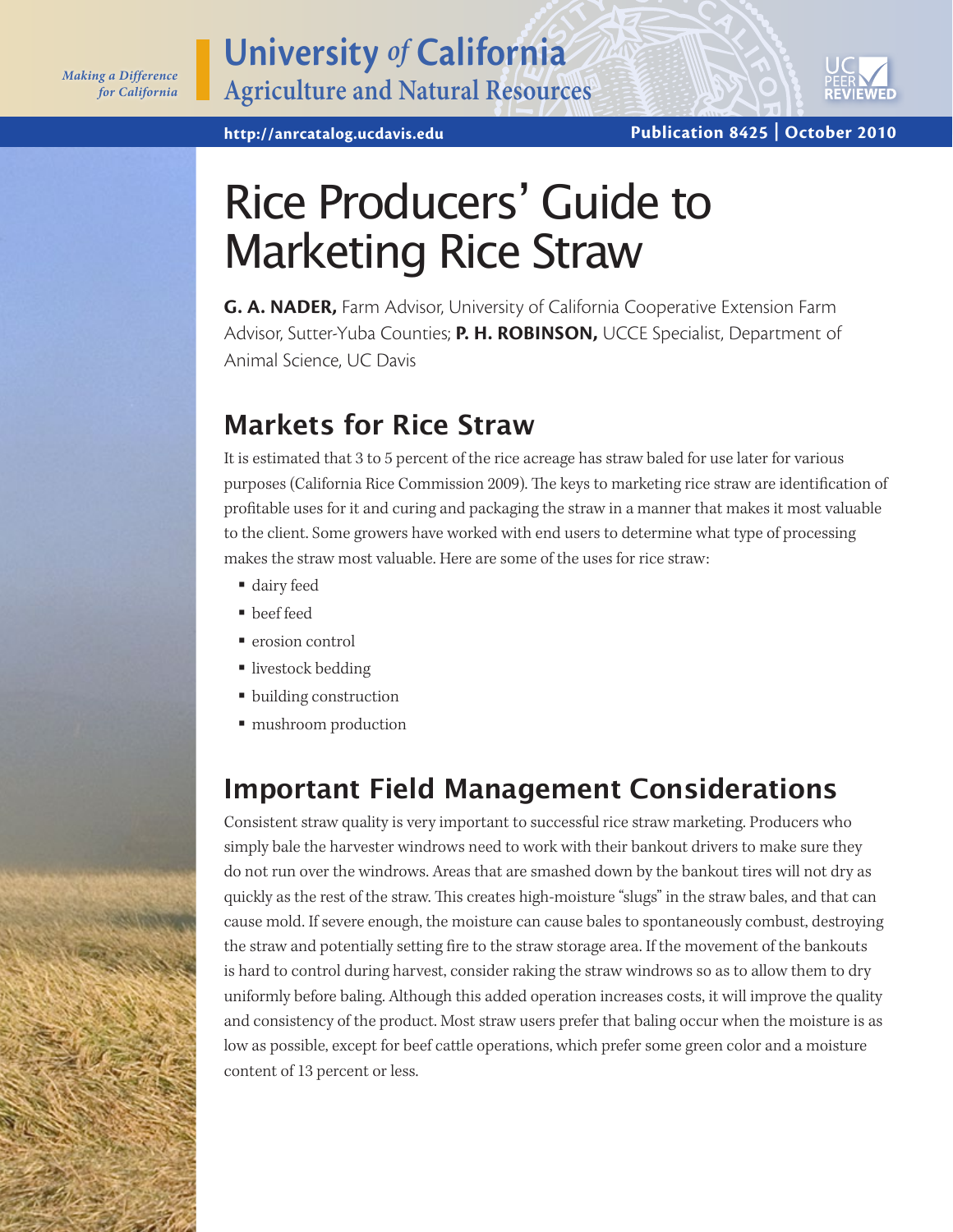Many rice producers are concerned that if they drain their fields early to allow for early baling they could reduce the quality of their rice crop. Choosing fields with well-drained soil or adding traction tires to the haying equipment can minimize the risk that rice grain quality will be reduced and at the same time ensure that the secondary straw crop will retain its optimum forage value.

#### Rice Straw Removal Costs

Most rice growers think about the baling and hauling costs of straw removal to determine whether it is a cost-effective method of straw management for their operation. Surveys of rice growers indicate wide variations in the cost of baling and stacking rice straw. The two major factors affecting price are the size of the bale and ownership of the harvesting equipment. Larger bales cost less to remove than three-twine bales. Which bale size will be most salable depends on your market. Growers who use their own haying equipment have reported lower costs than those who have the straw custom baled and stacked. Most growers put their focus on harvesting the rice grain and prefer not to add the responsibility of managing two operations (i.e., grain and straw) at the same time.

In addition to the costs of baling and stacking rice straw, there are also costs associated with nutrient losses from the field when you remove

straw rather than incorporate it into the soil. Burning rice straw volatizes most of its nitrogen and sulfur, which is then lost to the atmosphere, while most of the potassium remains on the soil in the ash. Straw removal takes away potassium and nitrogen as well as sulfur. In contrast, most nutrients are retained in the soil when the straw is incorporated into the soil. Growers need to weigh these different nutrient impacts when they consider the costs and benefits of producing rice straw.

The typical nutrient content of rice straw, based on 100 percent dry matter as reported by Summer and Williams (2001), are 0.7 percent nitrogen (N) and 1.7 percent potassium (K). Research by Nader and Robinson (2004) on rice straw sampled from 77 different stacks collected over 2 years reported similar N and K levels in rice straw, in addition to values of most other nutrients (table 1).

Rice growers report that when they bale harvester windrows cut at the waterline, their fields yield an average of 1.5 tons of straw per acre. Most straw is baled at 6 to 10 percent moisture. Table 2 shows the average loss in nutrients from a field at four different straw removal rates. The data in table 2 assume the straw is baled at 6 percent moisture and that 100 percent of the nitrogen and potassium in the straw is recycled by incorporation.

| <b>Concentration</b><br>level | Nutrient concentration $(\%)$ in rice straw |           |         |                   |                  |        |        |                 |  |
|-------------------------------|---------------------------------------------|-----------|---------|-------------------|------------------|--------|--------|-----------------|--|
|                               | <b>Nitrogen</b>                             | Potassium | Calcium | <b>Phosphorus</b> | <b>Magnesium</b> | Sulfur | Sodium | <b>Chloride</b> |  |
| Average                       | 0.77                                        | 1.74      | 0.30    | 0.10              | 0.20             | 0.08   | 0.15   | 0.52            |  |
| <b>Maximum</b>                | 1.12                                        | 2.70      | 0.50    | 0.17              | 0.30             | 0.15   | 0.50   | 1.20            |  |
| <b>Minimum</b>                | 0.53                                        | 1.10      | 0.19    | 0.05              | 0.12             | 0.04   | 0.01   | 0.10            |  |

#### **Table 1.** Concentration (%) of selected nutrients in rice straw collected at several locations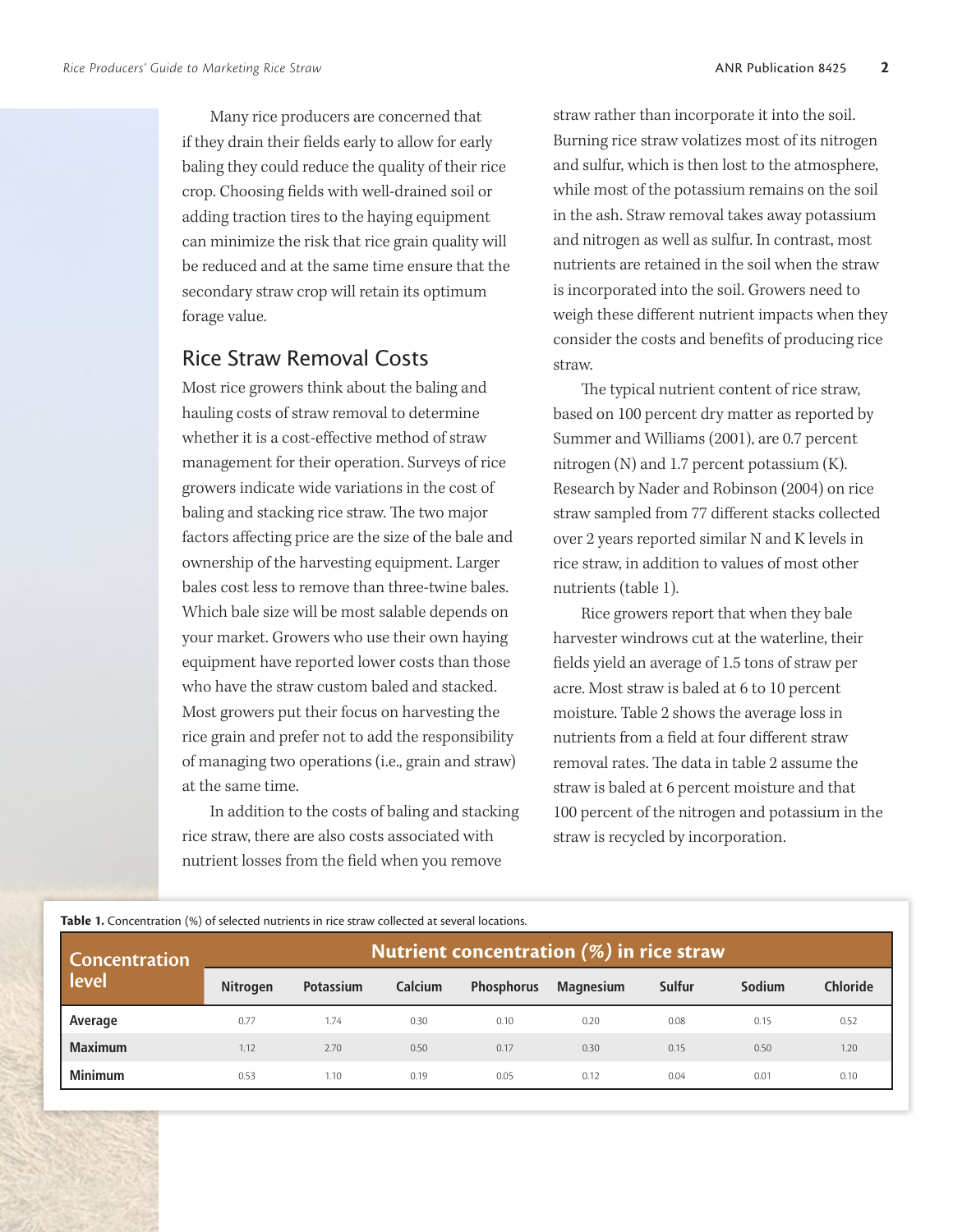| <b>Nutrient</b>                     | Tons of straw removed per acre |      |      |      |  |  |  |
|-------------------------------------|--------------------------------|------|------|------|--|--|--|
|                                     |                                | 1.5  |      |      |  |  |  |
| Nitrogen (lb) removed<br>per acre   | 14.5                           | 21.7 | 29   | 43.4 |  |  |  |
| Phosphorus (lb)<br>removed per acre | 1.9                            | 2.8  | 3.8  | 5.6  |  |  |  |
| Potassium (lb) removed<br>per acre  | 32.7                           | 49.1 | 65.4 | 98.1 |  |  |  |

## Straw Harvest Options for Different Markets

Each straw market has different preferences for how the straw should be produced. The method of preparation will limit the range of customers and the markets that may be interested in a grower's straw. Dairies and erosion control users, for instance, prefer a shorter straw length, while mushroom producers prefer longer straw.

Producers use a variety of methods for straw management:

- 1. *Straw walker harvester.* Straw is baled in the windrows for a long-stem product. If baled and stacked with green color, this is an appealing product for beef operations and for mushroom production.
- 2. *Rotary-style harvester with straw choppers.* This can shred the straw to varying extents, depending on the make of harvester and its ground speed during harvest. The resulting windrows are baled. If the equipment is set to produce a straw length of less than 4 inches, it can be used as both dairy feed and erosion waddles.
- 3. *Flail chopping.* Equipment chops the dried windrows of straw to reduce stem length before baling. Growers report that chopping the straw at a higher moisture content increases the equipment's horsepower requirement. This method produces straw that can be used as beef cow feed.

A demonstration project found that it produced a straw that is not optimal as diary feed. Flail-chopped straw can also be dropped in a net from a helicopter to provide area mulch for erosion control.

- 4. *Cutter baler.* The baler is equipped with a cutter apparatus that slices the straw into 4 to 6-inch lengths. The addition of the cutter increases the baler's horsepower requirement and reduces its daily operation output. Using this equipment with higher-moisture straw increases the resulting straw length, regardless of the number of knives activated. Straw produced by this method is preferred by dairies and erosion waddle users since it saves them the costs of chopping the straw themselves and avoids dust issues that arise when they do the chopping themselves. Like flail-chopped straw, cutter-baler straw can also be dropped in a net from a helicopter to provide area mulch for erosion control.
- 5. *Swathing.* This usually means cutting the plant near ground level and then baling and removing all of the straw. The plant material that grew below the rice field's water line is more coarse and can have sediments attached to the exterior of the plant. Both of these attributes make it less attractive to livestock operations.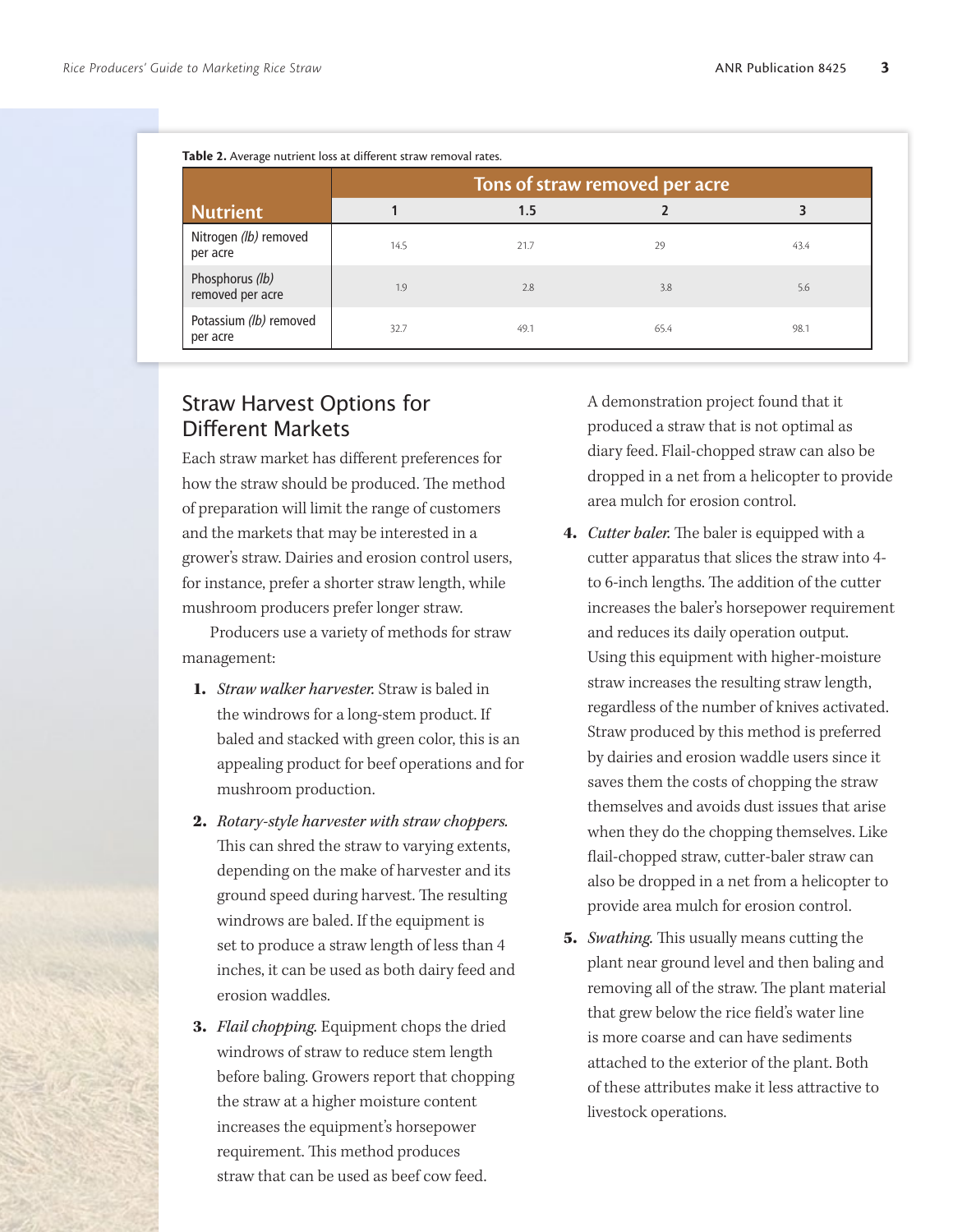If rain falls on the straw, consider using a rake after the top of the windrow has dried to roll the straw over so it can dry on both sides. This is especially important in October, when the days are cooler and shorter than in September. Without raking, high moisture in the bottom of the windrow can allow mold growth, which will limit the potential uses of the straw.

## **Selling the Straw**

Some rice straw producers advertise on the Rice Straw Market Web site ([http://www.](http://www.ricestrawmarket.org) [ricestrawmarket.org](http://www.ricestrawmarket.org)), while others work directly with end users or advertise their straw in trade publications. Baling the rice straw after a buyer has made a down payment or contracted to purchase the straw is the best plan. A policy of "bale it and they will come" can be very costly to the grower. If the rice producer does not have a contract from the customer, he or she should consider getting a bill of lading signed by the truck driver before the straw leaves the field. Hay growers have long used a bill of lading to secure payment obligations before shipping. Some growers request a deposit before they will bale and further payment before they will ship.

#### Potential Markets

There are several existing uses for rice straw that a producer can target before the straw is baled. Two of these are feed markets—for dairy and beef cattle—and the products that each needs are very different. Rice growers need to understand these differences to successfully sell straw each year into either of these markets.

#### Dairy Replacement Heifer Feed

Wheat straw is traditionally used in California replacement heifer rations, as it breaks up without

chopping during the feed ration mixing process. As rice straw does not break up during the mixing process, the key to displacing wheat straw in this market is to deliver rice straw with a straw length of 4 to 6 inches so it can be mixed directly into a Total Mixed Ration (TMR) without chopping at the dairy or added mixing time. Rice straw that has *not* been sliced or chopped to reduce its stem length to 4 to 6 inches should not be sold to dairies unless they plan to chop it before mixing into their TMR. Straw longer than 6 inches will cause an unevenly mixed TMR and longer mixing time, and the straw can wrap around shafts and break parts on the TMR mixer.

Dairy owners and nutritionists generally deem long rice straw to be too expensive to feed at any price because it is so important that the heifers be fed an evenly mixed TMR on a regular basis. For example, if it takes dairy feeders 10 minutes more per load to mix untreated straw and they need to feed their stock 10 loads per day, that adds up to more than 1.5 additional hours' feeding per day, an unacceptable addition for most dairy operations. All of this points to the need to define and deliver a product that fits the individual user's needs. In the case of dairies, that means dry straw with a stem length of 4 to 6 inches.

Many rice growers already own a flail chopper and are not interested in contracting for or purchasing a cutter baler. In a dairy demonstration of flail-chopped rice straw added at 2 to 3 lb per head per day, dairy operators encountered incomplete TMR mixing as the straw formed balls ( figure 1) and cows sorted the rice straw away from the rest of the feed and refused to eat it ( figure 2). At the 5 lb per head per day, it greatly increased mixing time. Flail chopping and baling at 10 percent moisture or less may reduce some of these problems because the drier the straw is for flail chopping, the more the straw length is reduced.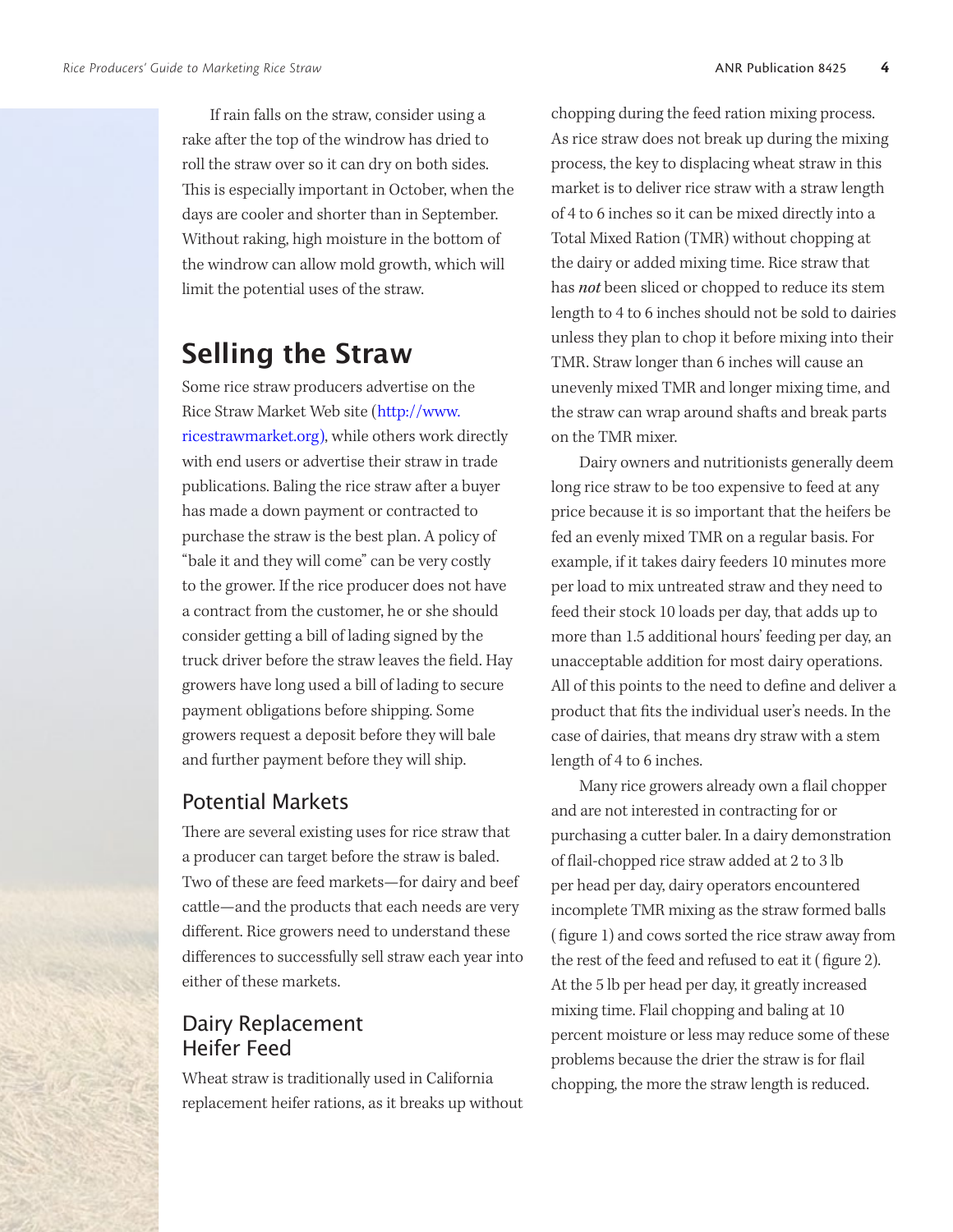

**Figure 1.** Flail-chopped rice straw does not mix evenly with other total mixed ration (TMR) components (note the clumping in the circled area).



**Figure 2.** Heifers have refused this flailchopped rice straw from the total mixed ration (TMR) fed 24 hours earlier.

Rice straw has great potential for use in rations for dairy replacement heifers. Rice straw can supply them with a lower-cost forage that stimulates rumen development and provides bulk that limits total feed intake. The potential of this market can be determined on the basis of the number of heifers raised in dry lots and their daily consumption potential. In 2008, for example, there were approximately one million dairy replacement heifers in California and about 85 percent of them were fed a TMR in dry lots. Rice straw feeding demonstrations conducted by UC Cooperative Extension showed that rice straw baled with a cutter baler with less than 12 percent moisture



**Figure 3.** Cutter-baled rice straw mixes evenly into a dairy heifer total mixed ration (TMR).

could be fed at a rate of 2 to 4 lb per head per day when combined with other feeds in a TMR mixer wagon ( figure 3).

If dairy operators can obtain a consistently chopped product that they can add directly to the TMR mixer, its use will increase. Most dairies' feed purchases are controlled in part by consulting nutritionists, each of whom may work for 5 to 20 dairies. Rice growers should work directly with the dairy owner or nutritionist to understand their needs and provide a direct market for the straw. Hay brokers provide another route for selling into the dairy market. Most are bonded by the California Department of Food and Agriculture and a list of bonded brokers is available online from the CDFA's Market Enforcement Division ([http://www.cdfa.ca.gov/mkt/meb/\)](http://www.cdfa.ca.gov/mkt/meb/).

#### Beef Cattle Feed

Rice straw is often used by beef cattle operations as a dry matter supplement to pasture feeding during fall and winter. Beef operations are more interested in the nutritional quality of the straw than are dairies. They prefer straw that is baled while it has some green color with a little more moisture (10 to 13%). Since beef operations do not mix the straw with other feeds, it is important that the cattle find it sufficiently attractive in flavor so that they will want to consume it.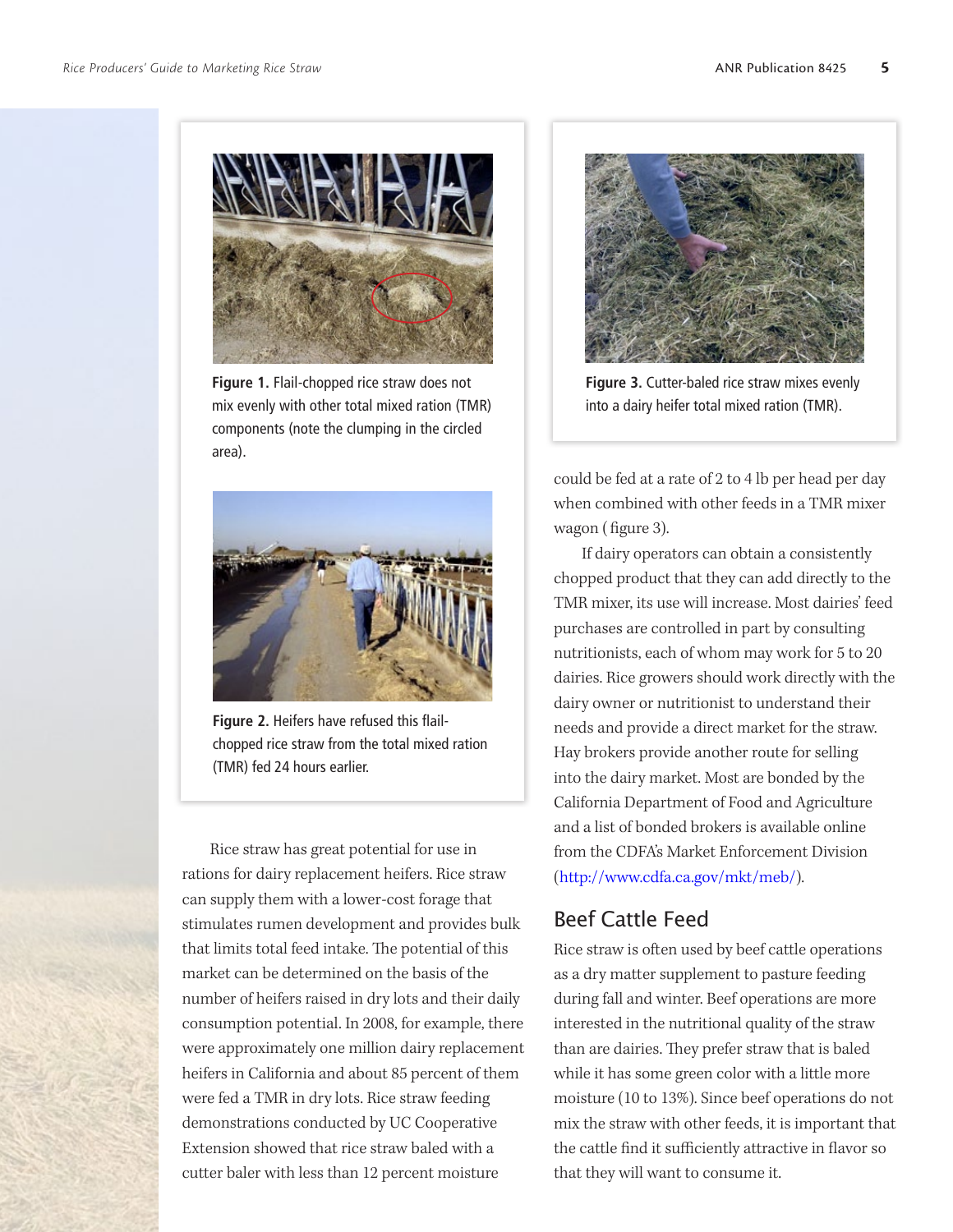In the Sacramento Valley area, cattle ranchers spread the large bales out on the range in fall and allow the cattle to graze the range and feed on the bales to meet their nutrient needs, thereby extending the carrying capacity of the pasture. Most cattle ranchers would rather not have small bales because they cost more to handle.

In the intermountain area of California, Oregon, and Nevada, cattle are brought into hay lots and fed there for the winter. Ranchers feed them rice straw along with alfalfa and other hays to reduce the cost of feeding spring-calving cows before calving, while their nutritional requirements are lower. Interest in rice straw in this area is generally highest during drought, when hay availability is limited and feed prices are higher. Transportation is the major cost for these operations when they use rice straw, but costs can be kept down if they use back hauls on trucks that have carried alfalfa hay down to San Joaquin Valley dairies. The size of this market for rice straw is regulated by the costs of other feeds (i.e., grain and hay) and the amount of rainfall for irrigation on hay fields and rangeland forage production areas.

## Management Actions That Can Impact Forage Value

The number of days that a rice grower waits between grain harvest and straw baling impacts the palatability and quality of the forage. Rice straw that is baled 1 to 3 days after harvest maintains the best palatability (i.e., smell, flavor, and color). Forage quality starts to decrease at 6 to 10 days after harvest (Nader, Williams, and Ingram 1998). Research has shown that as rice straw dries, its digestibility also declines by 20 to 30 percent from the time of grain harvest to the time when the field-dried straw reaches 10 percent moisture. One approach is to let the straw dry less and so improve its digestibility for cattle (Nader and Robinson 2009). Indeed, beef cattle digest a 13 percent moisture straw more easily than a 6 percent moisture straw. Moisture content levels above 15 percent at baling should be avoided, since they facilitate formation of mold after baling. Straw management is much different for dairy feeders, where a lower straw moisture content is desirable because it improves the mixing of the straw into the TMR.

Research has shown that the higher the nitrogen fertilization of rice crops, the higher the crude protein content of straw (Nader and Robinson 2000). This is *not* intended to be a recommendation that rice growers increase nitrogen applications to improve forage quality. It should only be used as a strategy to help the grower select the higher-fertility fields for potential use as sources of livestock feed and to make clear that there is a very high correlation between the level of nitrogen fertilization and the crude protein content of the resulting straw.

Head moisture is highly correlated to a rice plant's maturity. The higher the rice head moisture at harvest, the higher the digestibility of the straw. As the rice plant matures, the digestibility of the rice straw declines. This is why cold-water checks (where the water is colder because it comes directly from the irrigation ditch) and rice harvested at higher head moisture result in straw with a higher nutritional quality.

#### High Variability in Nutritional Quality

Rice straw varies greatly in its feeding value, with crude protein (CP) values from 2 to 7 percent and acid detergent fiber (ADF) values from 46 to 56 percent. No research has completely explained the reasons for this variability, but some of the factors that may influence quality include days between grain harvest and baling, nitrogen fertilization, soil type, and rice variety. Figures 4 and 5 summarize three years' nutritional variations for 133 different stacks of rice straw from across Northern California. Each year's rice straw differed in quality, and in 2008 the CP and ADF were both much lower than in other years. ADF is a laboratory-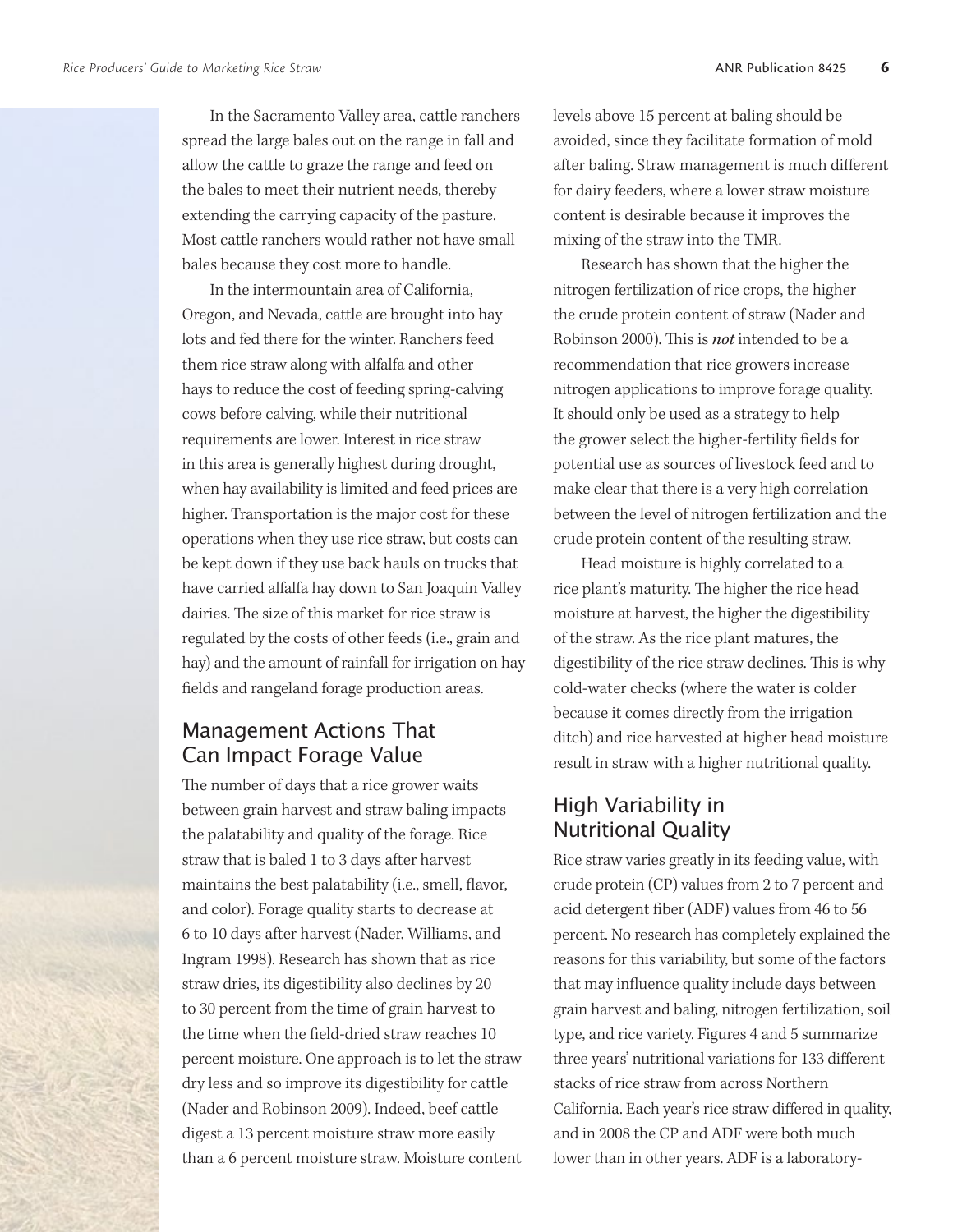determined value that indicates fiber content and can help predict the digestibility of any feed. In general, the lower the ADF, the more digestible the feed is. A non-lactating beef cow requires a diet containing 7 percent crude protein (National Research Council). The lower the CP content of the straw, the higher the cost will be to add in other feeds or supplements to meet the cattle's nutrient requirements.

The University of California has developed nutrient testing recommendations for rice straw to enable purchasers to optimize the performance of their beef cattle when rice straw is a part of their diet. Suggested forage value criteria for rice forage for beef cattle are 4.5 percent or higher for CP, 50 percent or lower for ADF, and 15 percent or lower for moisture.

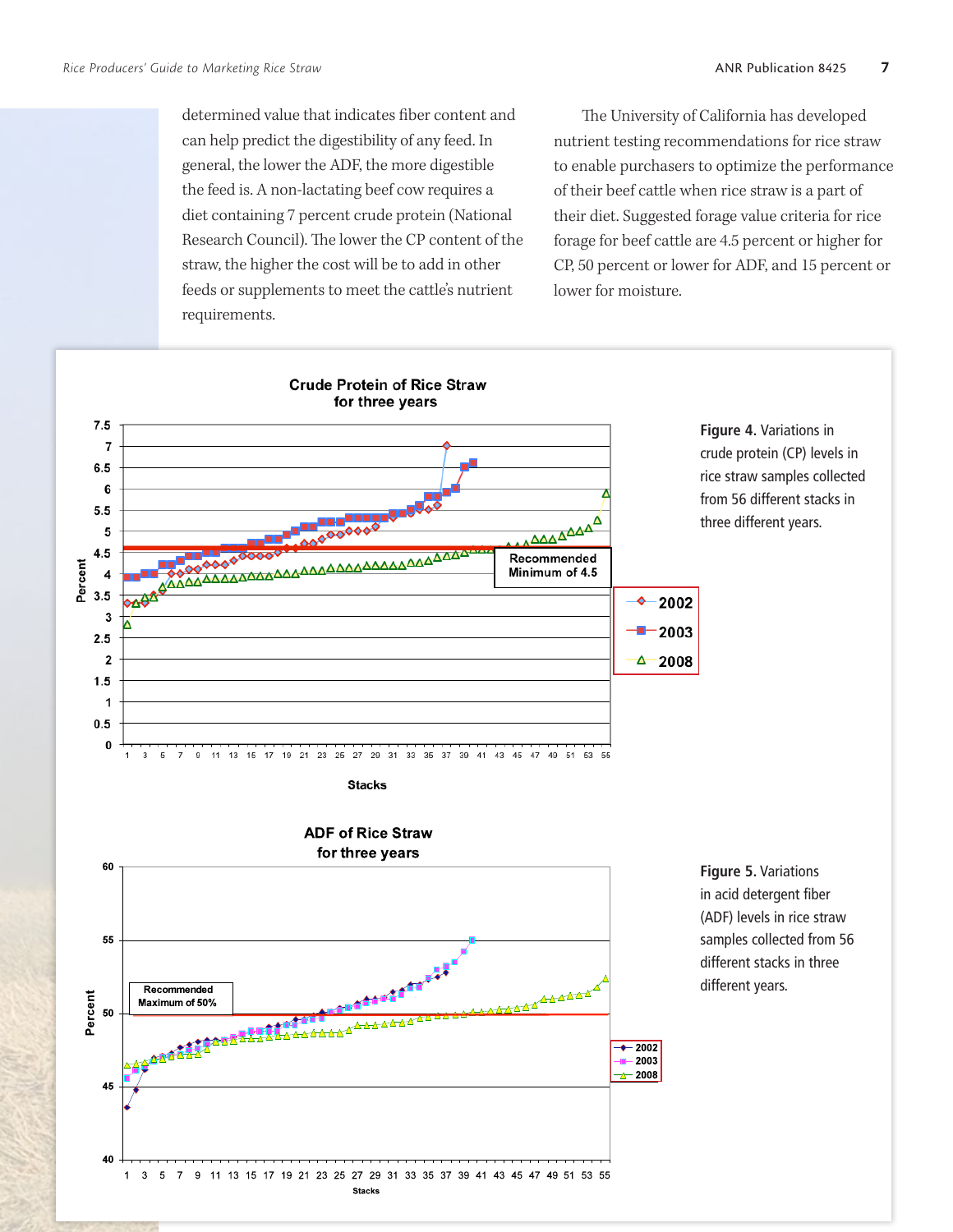## Sampling before Grain Harvest to Estimate Forage Quality at Baling

Most rice straw producers only bale fields that they believe will yield higher-quality straw, based on higher application rates for nitrogen fertilizer, growth in cold-water checks, or harvest at higher head moisture due to early plant maturity for that variety. They could do a better job of addressing their livestock markets' needs and improve their product by adding sampling processes for the straw before harvest to give them a better idea of which fields have produced straw that is the best for cattle feed. Research data from Nader, Williams, and Ingram (1998) can be used to estimate the loss of nutritional value between the time of sampling (18 or 12 days before harvest) and the time of baling, and so estimate the final crude protein (CP) and acid detergent fiber levels of the straw:

- If a straw sample is collected 18 days before harvest, assume a 1.8 percent reduction in CP and 2.2 percent increase in ADF.
- If a straw sample is collected 12 days before harvest, assume a 1.25 percent reduction in CP and 0.4 percent increase in ADF.

To collect a straw sample for analysis, walk randomly across the field, cutting plants at the height of expected harvest. Strip the grain from the head, place the remaining straw in a paper sack, and dry it for 2 to 3 days at ambient temperature or for 24 hours in an oven set below 90°F. Once the sample is dry, ship it to the laboratory with a request for crude protein and acid detergent fiber analysis. Take a separate sample from each field that has a different variety, soil, or nitrogen fertilizer regime. If straw quality assessment values deviate significantly from the quality criteria, consider baling the straw for other, non-feed uses or incorporating it into the soil.

#### Sampling Stacks of Straw

If you are sampling the stack of baled straw after harvest to determine if it meets quality specifications, take core samples from at least 20 bales and place them in a labeled, sealed zip-top plastic bag for delivery to the laboratory for analysis. You should be able to buy a haysampling probe locally or through your haytesting laboratory. Have the samples analyzed for moisture, CP, and ADF. You can find more information on forage testing processes and equipment online at the National Forage Testing Association Web site ([http://www.foragetesting.](http://www.foragetesting.org/index.php?page=forage_sampling) [org/index.php?page=forage\\_sampling\)](http://www.foragetesting.org/index.php?page=forage_sampling).

#### Label Restriction for Straw Used for Livestock

Read the label on any herbicide, desiccant, or pesticide you apply to your rice crop and check with your supplier to see if its use restricts your ability to sell the straw for feed.

**Animal bedding.** Application of straw to soil at dairies and feedlots as a way to help preserve and dry the soil is a well-established, longstanding use of rice straw. Dairy operations spread the straw throughout these areas so the animals will be able to lie down on dry bedding during winter. The ease with which bales can be broken open into flakes of straw and spread around is an important factor for buyers. Flailchopped or baler-sliced product will break up and spread more easily, but dry, long-stem straw is more resistant to trampling into the mud.

**Erosion control.** The most important requirement for the erosion-control market is weed-free certification for the straw. Because rice straw is produced in an aquatic environment, it is preferred for erosion control; it does not pose a risk of introducing upland weeds, unlike wheat or barley straw. Another advantage of rice straw is that it has a high silica content that tends to make rice straw last longer in the environment than other straws. For more information on the weed-free certification process, contact the California Rice Commission's Straw Certification Program ([http://www.calrice.org,](http://www.calrice.org) [916] 929-2264).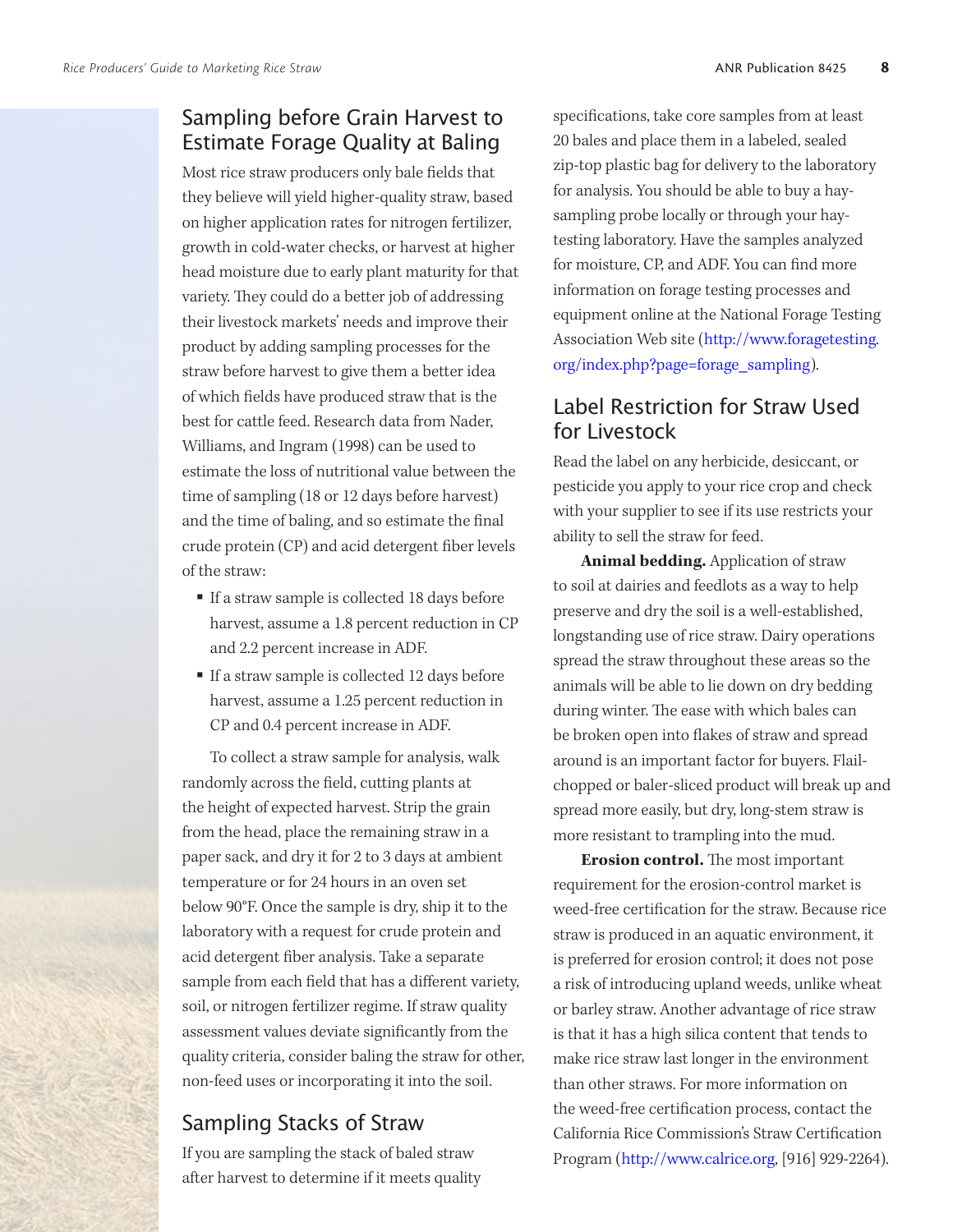#### Post-Fire Watershed Protection

After a devastating wildfire, rice straw can help protect soil and water quality from erosion damage in winter rains. The straw is spread on the surface of the ground, either by crews working by hand or by helicopter drop, replacing the burnt-off organic matter or litter that normally would protect the surface of the soil from being washed into rivers and streams during winter rains. Information on hand application of straw mulch around the home after a wildfire is available online [\(http://ftp-fc.sc.egov.usda.](http://ftp-fc.sc.egov.usda.gov/CA/programs/EWP/2007/FS55.pdf) [gov/CA/programs/EWP/2007/FS55.pdf\)](http://ftp-fc.sc.egov.usda.gov/CA/programs/EWP/2007/FS55.pdf).

Bales of rice straw that has been sliced or flail chopped will spread the best in an aerial application. Bales are placed in a net, their twine is cut, and the net is lifted by a helicopter and carried over the burn-damaged site where the straw is released from the net. The straw spreads out as it falls to the ground and provides wide coverage and protection. This method is much cheaper than spreading by hand. More information on aerial mulching is available online ([http://www.fs.fed.](http://www.fs.fed.us/psw/publications/documents/psw_gtr189/psw_gto189_091-098_faust.pdf) [us/psw/publications/documents/psw\\_gtr189/](http://www.fs.fed.us/psw/publications/documents/psw_gtr189/psw_gto189_091-098_faust.pdf) [psw\\_gto189\\_091-098\\_faust.pdf\)](http://www.fs.fed.us/psw/publications/documents/psw_gtr189/psw_gto189_091-098_faust.pdf).

Bales can also be used to make check dams in draws and seasonal streams to decrease the transport of post-fire debris down to flowing streams. Bales have commonly been used for erosion control by cutting strategic drainage trenches and then staking the bales into place at key locations along drainages and at other sites susceptible to erosion. For this application, users fix the bales in place by driving metal or wooden stakes through the bale and into the ground. A common arrangement puts the bales at angles to create a catch basin that collects silt and other sediments for a period of time. Details of construction can be found online ([http://www.](http://www.mt.nrcs.usda.gov/technical/fires/strawdam.html) [mt.nrcs.usda.gov/technical/fires/strawdam.html\)](http://www.mt.nrcs.usda.gov/technical/fires/strawdam.html).

#### **Construction**

Rice straw is also used in construction areas to protect bare soil surfaces from soil loss. Netted rolls stuffed with rice straw (wattles) are placed at the edge of the construction site to trap soil on the site. Erosion blankets ( flattened netted sacks filled with rice straw) are also placed on bare soil surfaces after construction. Chopped or baler-sliced straw allows for direct placement of the straw into the netting. Another construction site practice is to apply straw that has been chopped into very fine pieces and combined with a tackifier or binding agent that causes the straw to adhere to the soil surface to reduce soil losses during storms.

**Housing.** Bales of straw can be used in walls during construction to provide insulation. The bales are placed between the wood or steel support beams between the interior and exterior walls. Use of straw bales in house construction increases insulation and decreases eventual heating and cooling costs. The best product for this purpose is tightly baled straw without mold or "green slugs," in 3-twine-sized bales of consistent length, kept dry from baling to delivery, and with as little grain content as possible. More information on this market is available online from the California Straw Building Association ([http://www.strawbuilding.org/pages/main.php\)](http://www.strawbuilding.org/pages/main.php).

#### Mushroom Production

Rice straw is an effective substrate for mushroom production. Straw mushrooms (so called because they are grown on beds of rice straw) are a high-value crop that can be grown year-round. Following are the straw requirements for the mushroom-production market:

- Harvest with stripper headers to meet strawquality standards.
- Straw lengths must be greater than 8 inches.
- The supply of straw must be available yearround.

Wheat straw is the primary substrate used for mushroom production, and the estimated use for 1994 was 90,000 tons (CARB 1995). There is also interest in organic straws for organic mushroom production.